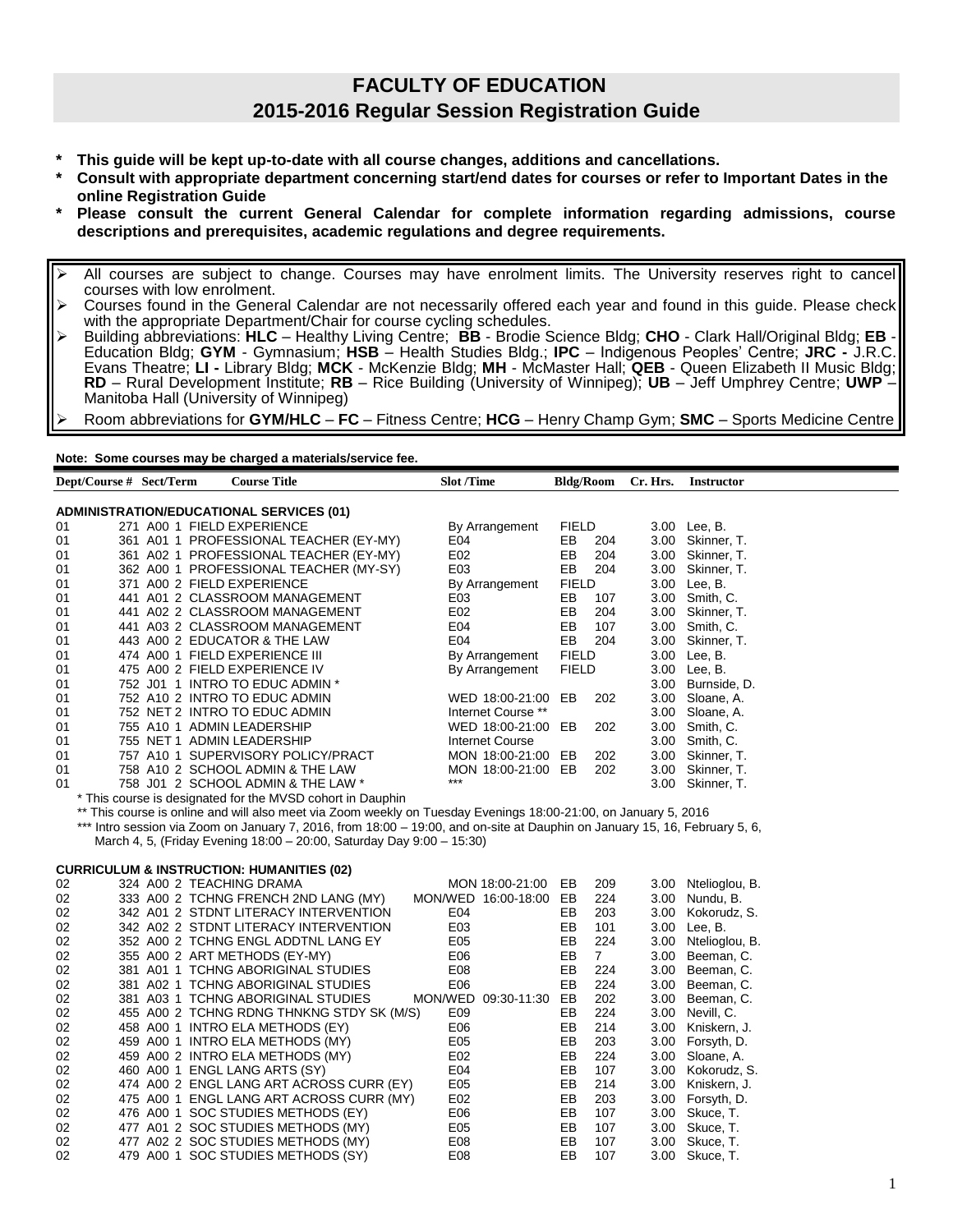| Dept/Course # Sect/Term                  |                                                          | <b>Course Title</b>                                                                                                                                                                                            |        | <b>Slot /Time</b>                                      |                                                          |                                  |                   |      | Bldg/Room Cr. Hrs. Instructor                  |                             |
|------------------------------------------|----------------------------------------------------------|----------------------------------------------------------------------------------------------------------------------------------------------------------------------------------------------------------------|--------|--------------------------------------------------------|----------------------------------------------------------|----------------------------------|-------------------|------|------------------------------------------------|-----------------------------|
|                                          |                                                          |                                                                                                                                                                                                                |        |                                                        |                                                          |                                  |                   |      |                                                |                             |
| 02                                       |                                                          | 780 A10 1 INTRO TO CURRICULUM                                                                                                                                                                                  |        |                                                        | THU 18:00-21:00 EB                                       |                                  | 202               |      | 3.00 Enns, R.                                  |                             |
| 02<br>02                                 |                                                          | 782 NET 2 CURR PLNG/MAT DESIGN/DEV<br>784 NET 1 CURR DEV RUR/ABOR/N SCHLS                                                                                                                                      |        |                                                        | Internet Course *<br>Internet Course                     |                                  |                   |      | 3.00 Rempel, K.<br>3.00 TBA                    |                             |
|                                          |                                                          | * Course will also meet via Zoom on Saturdays from 10:00 - 12:00, on January 9, 23, February 20, March 5, 19, April 2, 2016                                                                                    |        |                                                        |                                                          |                                  |                   |      |                                                |                             |
|                                          |                                                          |                                                                                                                                                                                                                |        |                                                        |                                                          |                                  |                   |      |                                                |                             |
|                                          |                                                          | <b>CURRICULUM &amp; INSTRUCTION: MATH/SCIENCES (03)</b>                                                                                                                                                        |        |                                                        |                                                          |                                  |                   |      |                                                |                             |
| 03                                       |                                                          | 352 A00 1 INSTRUCTIONAL METHODS (MY-SY)                                                                                                                                                                        |        | E02                                                    |                                                          | EB                               | 107               |      | 3.00 Skyhar, C.                                |                             |
| 03                                       |                                                          | 353 A00 1 SCIENCE METHODS (EY)                                                                                                                                                                                 |        | E03                                                    |                                                          | EB                               | $\overline{7}$    |      | 3.00 Margetts, S.                              |                             |
| 03                                       |                                                          | 354 A00 1 SCIENCE METHODS (MY)                                                                                                                                                                                 |        | E05                                                    |                                                          | EB                               | $\overline{7}$    |      | 3.00 Margetts, S.                              |                             |
| 03                                       |                                                          | 354 A00 2 SCIENCE METHODS (MY)                                                                                                                                                                                 |        |                                                        | TUE/THU 08:30-10:20 EB                                   |                                  | 4                 |      | 3.00 Murray, J.                                |                             |
| 03                                       |                                                          | 361 A01 2 USING ICT IN EDUC (EY-MY)                                                                                                                                                                            |        |                                                        | MON/WED 14:00-16:00 LI                                   |                                  | $1 - 16$ $*$      |      | 3.00 Murray, J.                                |                             |
| 03                                       |                                                          | 361 A02 2 USING ICT IN EDUC (EY-MY)<br>362 A00 1 USING ICT IN EDUC (MY-SY)                                                                                                                                     |        | TUE/THU<br>TUE/THU                                     | 16:00-18:00 EB<br>16:00-18:00 EB                         |                                  | 3                 |      | 3.00 Gatin, G.<br>3.00 Gatin, G.               |                             |
| 03<br>03                                 |                                                          | 362 A02 1 USING ICT IN EDUC (MY-SY)                                                                                                                                                                            |        |                                                        | MON/WED 16:00-18:00 EB                                   |                                  | 3<br>3            |      | 3.00 Gatin, G.                                 |                             |
| 03                                       |                                                          | 365 A00 1 MATH METHODS (EY)                                                                                                                                                                                    |        | E02                                                    |                                                          | EB                               | $\overline{7}$    |      | 3.00 Margetts, S.                              |                             |
| 03                                       |                                                          | 366 A00 1 MATH METHODS (MY)                                                                                                                                                                                    |        | E01                                                    |                                                          | EВ                               | $\overline{7}$    |      | 3.00 Margetts, S.                              |                             |
| 03                                       |                                                          | 366 A00 2 MATH METHODS (MY)                                                                                                                                                                                    |        | E07                                                    |                                                          | EВ                               | $\overline{7}$    |      | 3.00 Bath, S.                                  |                             |
| 03                                       |                                                          | 381 A01 2 MULTI-LEVEL CLASSROOM                                                                                                                                                                                |        | E06                                                    |                                                          | EB                               | 214               |      | 3.00 Kniskern, J.                              |                             |
| 03                                       |                                                          | 381 A02 2 MULTI-LEVEL CLASSROOM                                                                                                                                                                                |        | E08                                                    |                                                          | EB                               | 214               |      | 3.00 Kniskern, J.                              |                             |
| 03                                       |                                                          | 454 A00 1 SCIENCE METHODS (SY)                                                                                                                                                                                 |        | E07                                                    |                                                          | EB                               | 4                 |      | 3.00 Bath, S.                                  |                             |
| 03                                       |                                                          | 455 A00 2 ENVIRONMNTL SCIENCE METHODS                                                                                                                                                                          |        | E08                                                    |                                                          | EB                               | 4                 |      | 3.00 Beeman, C.                                |                             |
| 03                                       |                                                          | 466 A00 1 MATH METHODS (SY)                                                                                                                                                                                    |        | E <sub>05</sub>                                        |                                                          | EB                               | 4                 |      | 3.00 Skyhar, C.                                |                             |
| * Convergys Lab                          |                                                          |                                                                                                                                                                                                                |        |                                                        |                                                          |                                  |                   |      |                                                |                             |
| <b>PSYCHOLOGY &amp; FOUNDATIONS (04)</b> |                                                          |                                                                                                                                                                                                                |        |                                                        |                                                          |                                  |                   |      |                                                |                             |
| 04                                       |                                                          | 253 A00 1 INCLSV ED/CHLDHD EXC (EY-MY)                                                                                                                                                                         |        | E04                                                    |                                                          | EB                               | 224               |      | 3.00 Okrainec, A.                              |                             |
| 04                                       |                                                          | 254 A00 1 INCLSV ED/ADOL EXC (MY-SY)                                                                                                                                                                           |        | E03                                                    |                                                          | EB                               | 224               |      | 3.00 Okrainec, A.                              |                             |
| 04                                       |                                                          | 254 A00 2 INCLSV ED/ADOL EXC (MY-SY)                                                                                                                                                                           |        | E <sub>03</sub>                                        |                                                          | EB                               | 214               |      | 3.00 Brown, C.                                 |                             |
| 04                                       |                                                          | 255 A00 2 CHLD DEV/LRNG PROC (EY-MY)                                                                                                                                                                           |        | E04                                                    |                                                          | EB                               | 101               |      | 3.00 Symons, C.                                |                             |
| 04                                       |                                                          | 256 A00 1 ADOL DEV/LRNG PROC (MY-SY)                                                                                                                                                                           |        | E01                                                    |                                                          | EB                               | 224               |      | 3.00 Okrainec, A.                              |                             |
| 04                                       |                                                          | 256 A00 2 ADOL DEV/LRNG PROC (MY-SY)                                                                                                                                                                           |        | E01                                                    |                                                          | EB                               | 101               |      | 3.00 Symons, C.                                |                             |
| 04                                       |                                                          | 257 A00 2 POSTV BEH INTERVNTNS ADOL                                                                                                                                                                            |        | E02                                                    |                                                          | EВ                               | 214               |      | 3.00 Brown, C.                                 |                             |
| 04                                       |                                                          | 352 A00 2 BEHVL INTRVTN/SUPPRT CHLD                                                                                                                                                                            |        | E01                                                    |                                                          | EB                               | 214               |      | 3.00 Brown, C.                                 |                             |
| 04                                       |                                                          | 353 A00 1 EVALUATN/ASSESSMENT (EY-MY)                                                                                                                                                                          |        | E01                                                    |                                                          | EB                               | 101               |      | 3.00 Kokorudz, S.                              |                             |
| 04                                       |                                                          | 354 A01 1 EVALUATN/ASSESSMENT (MY-SY)                                                                                                                                                                          |        | E <sub>03</sub>                                        |                                                          | EB                               | 101               |      | 3.00 Kokorudz, S.                              |                             |
| 04                                       |                                                          | 354 A02 1 EVALUATN/ASSESSMENT (MY-SY)                                                                                                                                                                          |        | E04                                                    |                                                          | EВ                               | 101               |      | 3.00 Sloane, A.                                |                             |
| 04                                       |                                                          | 451 A00 2 CNSLNG SKILLS CLSRM TCHR                                                                                                                                                                             |        | E04                                                    |                                                          | EB                               | 202               |      | 3.00 Brown, C.                                 |                             |
| 04                                       |                                                          | 704 NET 2 GUIDNC/COUNSLLNG INTRVNTN                                                                                                                                                                            |        |                                                        | Internet Course                                          |                                  |                   |      | 3.00 Symons, C.                                |                             |
| 04                                       |                                                          | 708 A00 1 INTRO COUNSEL: HELPING RLTNS                                                                                                                                                                         |        |                                                        |                                                          | <b>HSB 043</b>                   |                   |      | 3.00 Brown, C.                                 |                             |
| 04                                       |                                                          | 709 J01 2 COUNSEL THEORY/PRACTICE **<br>733 A00 1 GROUP GUIDANCE/COUNSELLING                                                                                                                                   |        | $***$                                                  | SAT 09:00-16:00                                          | EB                               |                   |      | 3.00 Symons, C.<br>3.00 Brown, C.              |                             |
| 04<br>04                                 |                                                          | 750 NET 1 ED EXCEPTIONAL CHILDREN I                                                                                                                                                                            |        |                                                        | <b>Internet Course</b>                                   |                                  | 202               |      | 3.00 DiGiorgio, C.                             |                             |
| 04                                       |                                                          | 751 NET 2 ED EXCEPTIONAL CHILDREN II                                                                                                                                                                           |        |                                                        | Internet Course                                          |                                  |                   |      | 3.00 Okrainec, A.                              |                             |
| 04                                       |                                                          | 756 NET 2 CHLDRN-BEHAVRL DISORDER I                                                                                                                                                                            |        |                                                        | Internet Course                                          |                                  |                   |      | 3.00 Okrainec, A.                              |                             |
| 04                                       |                                                          | 761 NET 1 ASSESSMENT SPEC EDUC                                                                                                                                                                                 |        |                                                        | Internet course                                          |                                  |                   |      | 3.00 DiGiorgio, C.                             |                             |
|                                          |                                                          | * Course will run September 19 & 20, October 3 & 4 and October 17 & 18, from 9:00 am to 4:00 pm                                                                                                                |        |                                                        |                                                          |                                  |                   |      |                                                |                             |
|                                          |                                                          | ** The MVSD cohort in Dauphin will meet Jan 30 <sup>th</sup> , Feb 27 <sup>th</sup> & March 12 <sup>th</sup> ; Brandon students will meet Jan 23 <sup>rd</sup> , Feb 20 <sup>th</sup> & March 19 <sup>th</sup> |        |                                                        |                                                          |                                  |                   |      |                                                |                             |
|                                          |                                                          | from 9:00 am to 4:00 pm in EB 202                                                                                                                                                                              |        |                                                        |                                                          |                                  |                   |      |                                                |                             |
|                                          |                                                          | *** Course will run October 31 & November 1, November 14 & 15 and November 28 & 29, from 9:00 am to 4:00 pm                                                                                                    |        |                                                        |                                                          |                                  |                   |      |                                                |                             |
|                                          |                                                          | <b>PHYSICAL EDUCATION/RECREATION (05) CHAIR: Mr. D. McCannell</b>                                                                                                                                              |        |                                                        |                                                          |                                  |                   |      |                                                |                             |
| 05                                       |                                                          | 153 A00 1 VOLLEYBALL I                                                                                                                                                                                         | (A)    | 10                                                     |                                                          |                                  | GYM HCG           |      | 1.00 Smith, S.                                 | <b>NO FINAL</b>             |
| 05                                       |                                                          | 154 A00 2 VOLLEYBALL II                                                                                                                                                                                        | (C)    | 11                                                     |                                                          |                                  | GYM HCG           | 1.00 | TBA                                            | <b>NO FINAL</b>             |
| 05                                       |                                                          | 155 A00 1 BASKETBALL I                                                                                                                                                                                         | (B)    | 10                                                     |                                                          |                                  | GYM HCG           |      | 1.00 Thomas, N.                                | NO FINAL                    |
| 05                                       |                                                          | 156 A00 2 BASKETBALL II                                                                                                                                                                                        | (D)    | 11                                                     |                                                          |                                  | GYM HCG           |      | 1.00 Thomas, N.                                | NO FINAL                    |
| 05                                       | 166 A00 1 BADMINTON                                      |                                                                                                                                                                                                                | (B)(E) | 11                                                     |                                                          |                                  | GYM HCG           |      | 1.00 Smith, S.                                 | <b>NO FINAL</b>             |
| 05                                       | 168 A00 1 TENNIS                                         |                                                                                                                                                                                                                | (A)    | 13                                                     |                                                          |                                  | GYM HCG           |      | 1.00 Smith, S.                                 | NO FINAL                    |
| 05                                       |                                                          | 174 A00 2 X-COUNTRY SKIING                                                                                                                                                                                     | (C)    | 13                                                     |                                                          |                                  | <b>HLC 002</b>    |      | 1.00 Kearns, D.                                | <b>NO FINAL</b>             |
| 05                                       | 175 A00 1 DANCE                                          |                                                                                                                                                                                                                |        | 04                                                     |                                                          |                                  | GYM HCG           |      | 2.00 Carter, L.                                | <b>NO FINAL</b>             |
| 05                                       |                                                          | 176 A00 2 RESISTANCE TRAINING                                                                                                                                                                                  | (C)    | 02                                                     |                                                          |                                  | <b>HLC 002/FC</b> |      | 1.00 Krentz, J.                                | <b>NO FINAL</b>             |
| 05                                       |                                                          | 180 A00 2 TEAM HANDBALL                                                                                                                                                                                        | (C)    | 03                                                     |                                                          |                                  | GYM HCG           | 1.00 | Thomas, N.                                     | <b>NO FINAL</b>             |
| 05                                       |                                                          | 181 A00 1 TEAM & LOW ORG GAMES                                                                                                                                                                                 | (A)    | 11                                                     |                                                          |                                  | GYM HCG           |      | 1.00 Carter, L.                                | <b>NO FINAL</b>             |
| 05                                       |                                                          | 181 A00 2 TEAM & LOW ORG GAMES                                                                                                                                                                                 | (D)    | 03                                                     |                                                          |                                  | GYM HCG           |      | 1.00 McCannell, D.                             | <b>NO FINAL</b>             |
| 05<br>05                                 | 188 A00 1 CURLING                                        | 194 A00 1 ACTIVE FOR LIFE                                                                                                                                                                                      | (B)    | 13<br>02                                               |                                                          | <b>HLC 001</b><br><b>HLC 002</b> |                   |      | 1.00 Beever, J.<br>2.00 McCannell, D.          | NO FINAL<br><b>NO FINAL</b> |
| 05                                       |                                                          | 251 A00 1 FITNESS THEORY & PRACTICE                                                                                                                                                                            |        | 12                                                     |                                                          | <b>HLC 001</b>                   |                   |      | 3.00 Krentz, J.                                | DEC 17 P.M.                 |
| 05                                       |                                                          | 266 A00 1 INTRO TO PHYSICAL EDUC                                                                                                                                                                               |        | 05                                                     |                                                          | <b>HLC 002</b>                   |                   |      | 3.00 McCannell, D.                             | <b>NO FINAL</b>             |
| 05                                       |                                                          | 267 A00 2 PRINCIPLES OF PHYS ED                                                                                                                                                                                |        | 06                                                     |                                                          |                                  | <b>HLC 002</b>    |      | 3.00 Krentz, J.                                | APR 16 A.M.                 |
| 05                                       |                                                          | 268 A00 1 MOVEMENT & ACTIVITIES                                                                                                                                                                                |        | 03                                                     |                                                          |                                  | GYM HCG           |      | 3.00 McCannell, D.                             | <b>NO FINAL</b>             |
| 05                                       |                                                          | 268 A00 2 MOVEMENT & ACTIVITIES                                                                                                                                                                                |        | 05                                                     |                                                          |                                  | GYM HCG           |      | 3.00 McCannell, D.                             | <b>NO FINAL</b>             |
| 05                                       |                                                          | 277 A00 2 INTR ADAPTD PHYS ACTIVITY                                                                                                                                                                            |        | 11                                                     |                                                          | <b>HLC 002</b>                   |                   |      | 3.00 Magnusson, M.                             | <b>NO FINAL</b>             |
|                                          |                                                          | (A) September 10 <sup>th</sup> to October 22 <sup>nd</sup>                                                                                                                                                     |        |                                                        | (B) October 27 <sup>th</sup> to December 8 <sup>th</sup> |                                  |                   |      | (E) Weekend technical clinic will be arranged. |                             |
|                                          | (C) January 5 <sup>th</sup> to February 12 <sup>th</sup> |                                                                                                                                                                                                                |        | (D) February 22 <sup>nd</sup> to April 8 <sup>th</sup> |                                                          |                                  |                   |      |                                                |                             |